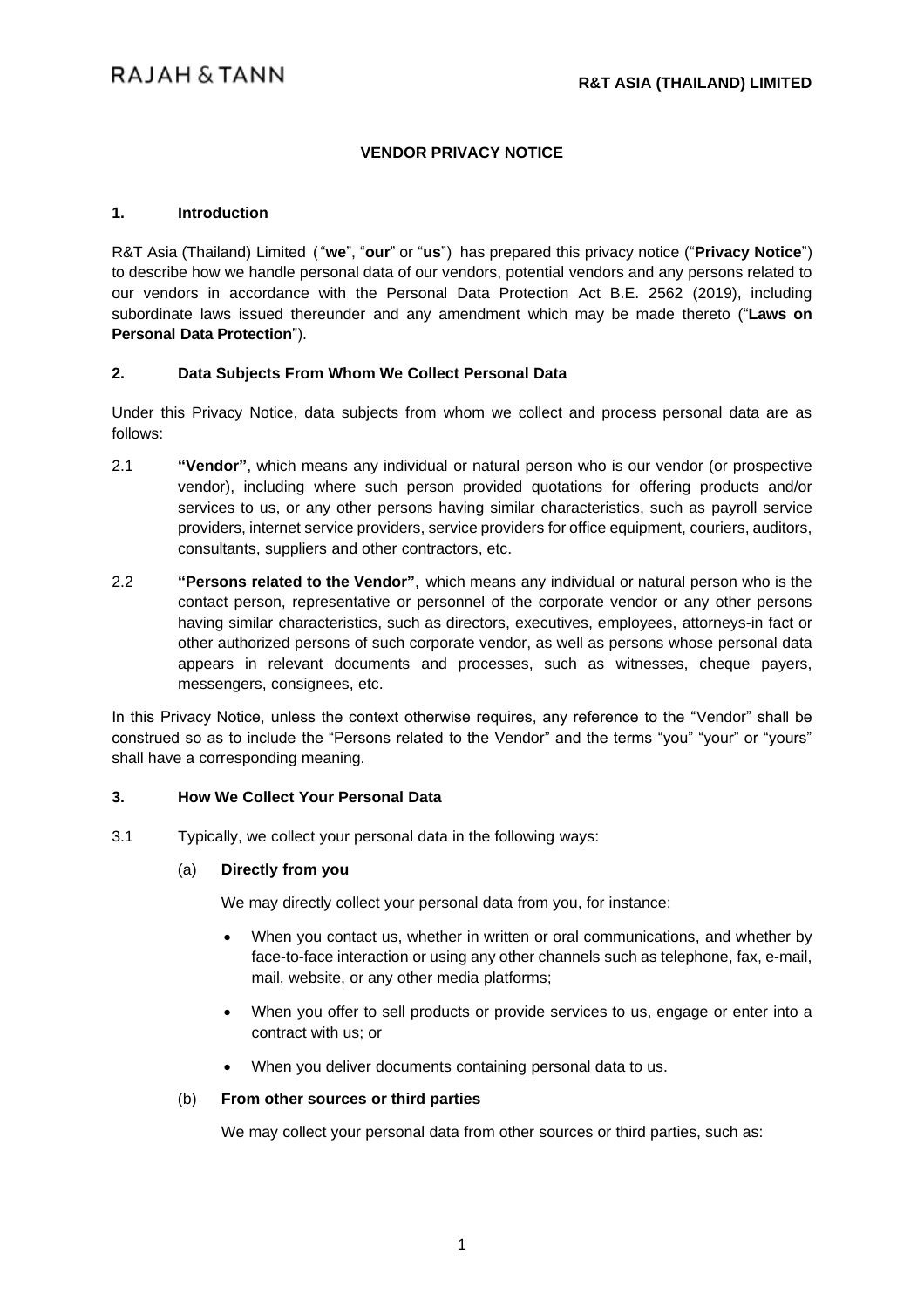- In case of corporate vendors, we may collect your personal data from contact persons, representatives, personnel, attorneys-in fact or other authorized persons of such corporate vendors, who you work for and are affiliated with;
- Our business partners or service providers, such as mailing services, and payment services, etc.;
- Our regional offices and affiliates across Rajah & Tann Asia network, including Singapore, Cambodia, China, Indonesia, Laos, Malaysia, Myanmar, Philippines and Vietnam; or
- Government agencies and courts.

In some cases, we may collect your personal data from public sources which provide information relating to your business, irrespective of whether you have disclosed the personal data by yourself or have provided consent to those sources to disclose such personal data.

3.2 Where we have previously collected your personal data before the Laws on Personal Data Protection have become effective, we will continue collecting and using your personal data only for the original purposes of such collection. Nevertheless, if you do not intend for us to continue collecting and using your personal data and if we have relied on your consent as a basis for processing your personal data, you may contact us by using the contact details provided in Clause [10](#page-6-0) (*How to Contact Us*) of this Privacy Notice to request for the withdrawal of your consent. We reserve the right to consider your request for the withdrawal of consent and proceed in accordance with the Laws on Personal Data Protection.

#### **4. Personal Data We Collect**

We may collect and process the following categories of your personal data:

- 4.1 **Identity Information**, such as first name, last name, birthdate, place of birth, age, gender, nationality, identification number, passport number, photograph, and signature, etc.
- 4.2 **Contact information**, such as telephone number, fax number, e-mail, home address, work address, delivery address, billing address and user IDs for communication applications (e.g., Line, WhatsApp) or other social media platforms (e.g., LinkedIn), etc.
- 4.3 **Business information**, such as name of company you work for, your company's affiliated agency or organization, your job title, position, division, and department, etc.
- 4.4 **Financial information**, such as bank account details, personal data contained in invoices, tax invoices, receipts, and other financial details, etc.
- 4.5 **Information contained in documents, contracts or agreements**, such as personal data contained in the original and/or copy of documents provided to us, including the national identification card, passport, visa document, work permit, house registration book, power of attorney, company's affidavit, memorandum of association, articles of association, list of shareholders, VAT registration certificate, quotations, service agreements or any other documents or agreements having similar characteristics, etc.
- 4.6 **Sensitive Personal Data**, such as health data (i.e., results of ATK/PCR tests for COVID-19), etc.
- 4.7 **Technical information**, such as log file and IP Address, etc.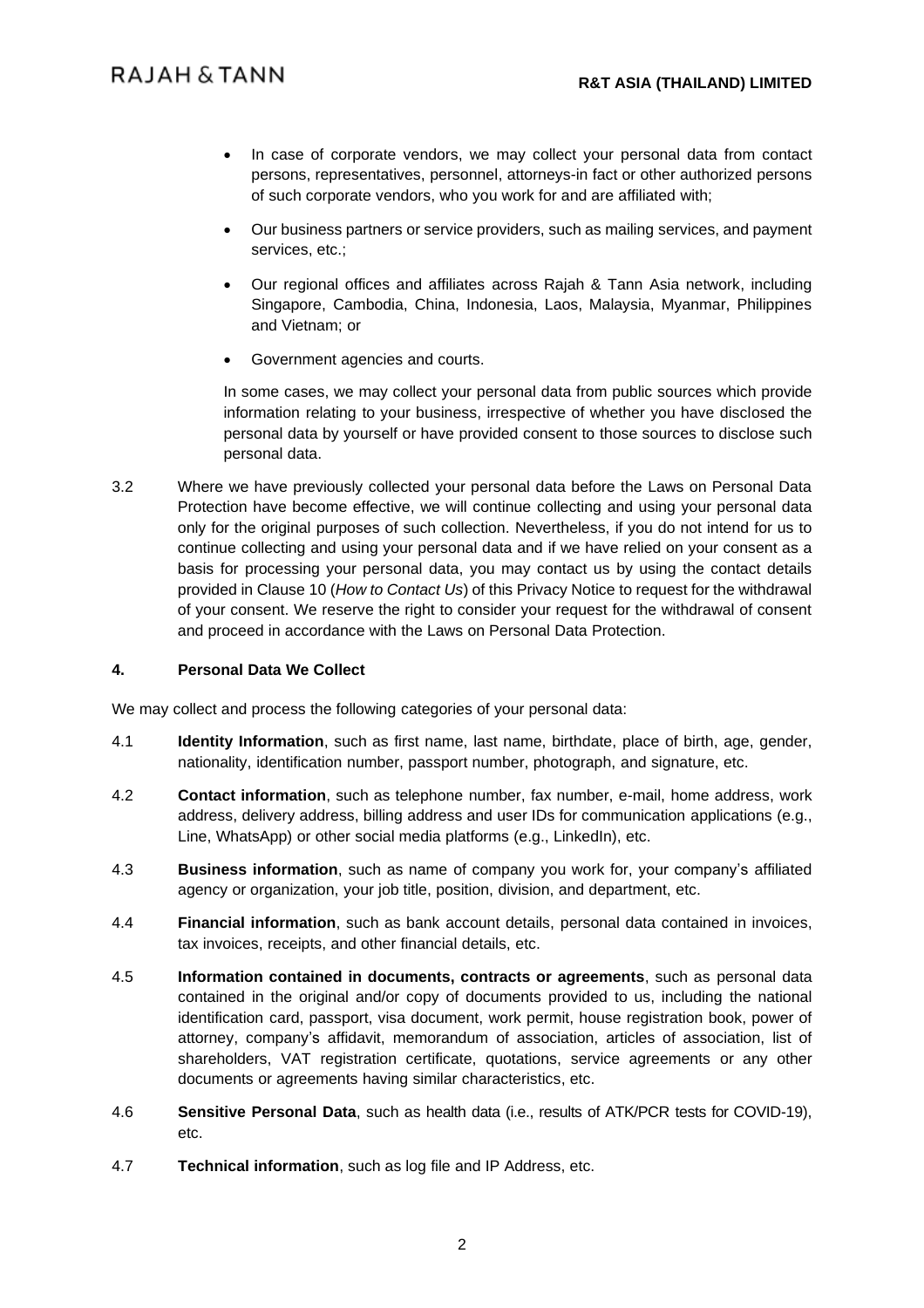# **RAJAH & TANN**

4.8 **Other information**, such as license plate number, type of vehicles, records of mail/courier delivery and receipts, and records of e-meetings and telephone conversations, etc.

# **5. Purposes and Legal Bases for the Processing of Personal Data**

5.1 We process your personal data for the following purposes (collectively, the "**Purposes**") and under the following legal bases:

| No. | <b>Purposes</b>                                                                                                                                                                                                                                                                                        | <b>Legal Bases</b>                                                                                                                                                                                                                                                                                                                                                                                                                                                                                                                                                                                                                             |
|-----|--------------------------------------------------------------------------------------------------------------------------------------------------------------------------------------------------------------------------------------------------------------------------------------------------------|------------------------------------------------------------------------------------------------------------------------------------------------------------------------------------------------------------------------------------------------------------------------------------------------------------------------------------------------------------------------------------------------------------------------------------------------------------------------------------------------------------------------------------------------------------------------------------------------------------------------------------------------|
| (a) | the<br>For<br>purpose<br>οf<br>identifying and verifying<br>your identity prior<br>to<br>engaging in services or<br>into<br>entering<br>any<br>agreement with you.                                                                                                                                     | Legitimate interests basis: the processing of your<br>$\bullet$<br>personal data is necessary for our legitimate interest<br>in identifying and verifying your identity to ensure<br>that you have the legal capacity or are the authorized<br>person or representative of the company or<br>organization who is capable of entering into any<br>agreement with us.                                                                                                                                                                                                                                                                            |
| (b) | For<br>the<br>purpose<br>οf<br>procurement<br>and<br>selection of the Vendor.                                                                                                                                                                                                                          | Contractual basis: the processing of your personal<br>data is necessary for the procurement and selection<br>processes prior to entering into a service agreement,<br>to which you are a party.<br>Legitimate interests basis: in case of corporate<br>vendors, the processing of personal data of Persons<br>related to the Vendors is necessary for our legitimate<br>interest in conducting our procurement and selection<br>processes.                                                                                                                                                                                                     |
| (c) | the<br>For<br>purpose<br>οf<br>reviewing,<br>negotiating<br>executing<br>the<br>and<br>agreement<br>service<br>or<br>other agreements.                                                                                                                                                                 | Contractual basis: when you are an individual<br>$\bullet$<br>Vendor, the processing of your personal data is<br>necessary for reviewing, negotiating and executing<br>the service agreement or other similar agreements<br>to which you are a party.<br>Legitimate interests basis: when you are a Person<br>related to the Vendor, the processing of your<br>personal data is necessary for our legitimate interest<br>in reviewing, negotiating and executing the service<br>agreement or other agreements with the company or                                                                                                              |
| (d) | For<br>the<br>purpose<br>οf<br>managing and/or receiving<br>the services specified<br>the<br>under<br>service<br>other<br>agreement<br>or<br>including<br>agreements,<br>contacting<br>and<br>coordinating<br>with<br>the<br>Vendor with respect to<br>products<br>and/or<br>the<br>services provided. | organization you work for.<br><b>Contractual basis:</b> when you are an individual<br>$\bullet$<br>Vendor, the processing of your personal data is<br>necessary for managing and/or receiving the<br>services specified under the service agreement or<br>other agreements entered into between you and us,<br>including contacting and coordinating with you with<br>respect to the products and/or services provided.<br>Legitimate interests basis: when you are a Person<br>related to the Vendor, the processing of your<br>personal data is necessary for our legitimate interest<br>in managing and/or receiving the services specified |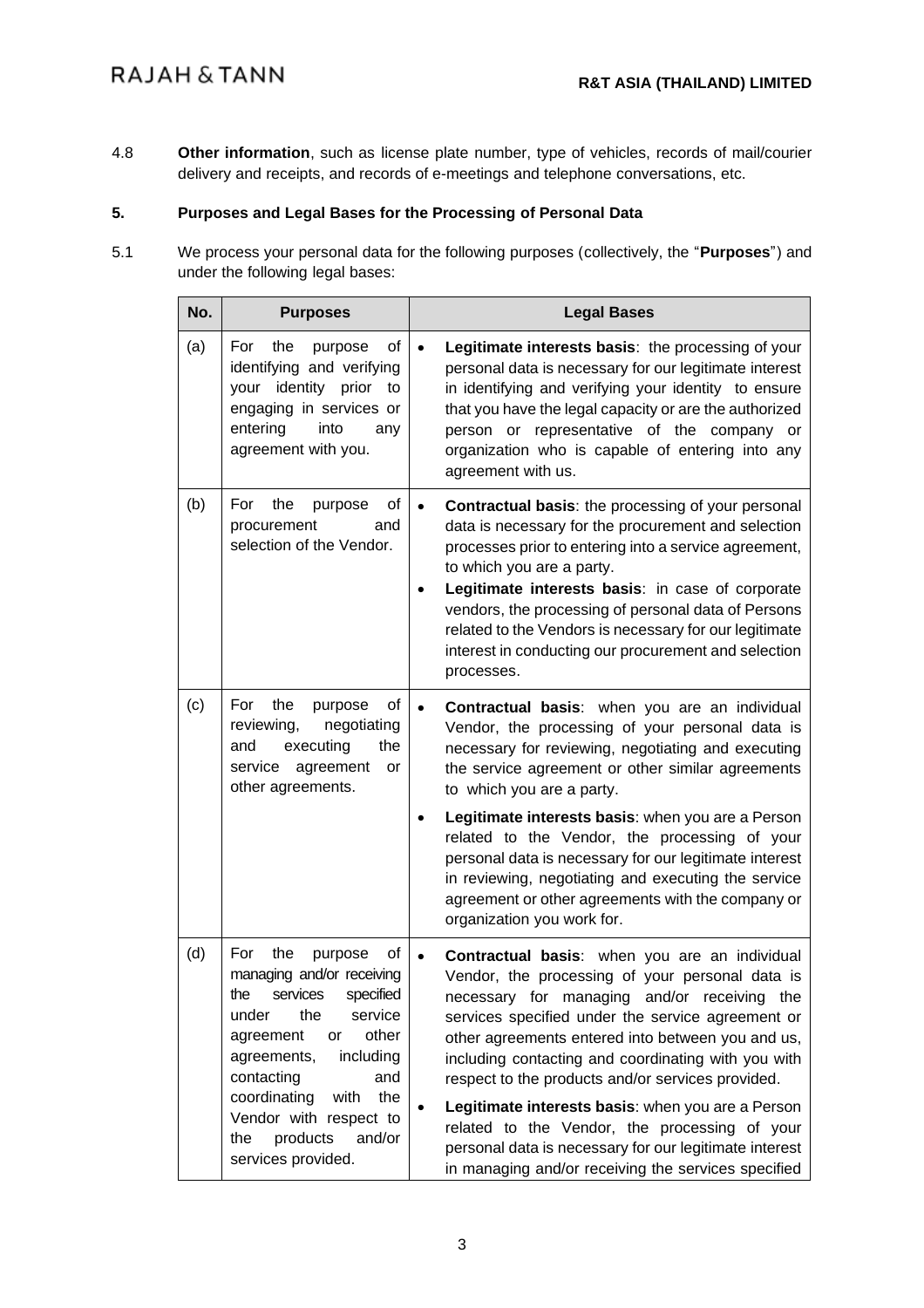| No. | <b>Purposes</b>                                                                                                                                                                                          | <b>Legal Bases</b>                                                                                                                                                                                                                                                                                                                                                                                                                                                                                                                                                                                                                                                                                   |
|-----|----------------------------------------------------------------------------------------------------------------------------------------------------------------------------------------------------------|------------------------------------------------------------------------------------------------------------------------------------------------------------------------------------------------------------------------------------------------------------------------------------------------------------------------------------------------------------------------------------------------------------------------------------------------------------------------------------------------------------------------------------------------------------------------------------------------------------------------------------------------------------------------------------------------------|
|     |                                                                                                                                                                                                          | under the service agreement or other agreements<br>entered into between the company or organization<br>you work for and us.                                                                                                                                                                                                                                                                                                                                                                                                                                                                                                                                                                          |
| (e) | For<br>the<br>purpose<br>οf<br>administering<br>and<br>making<br>payments<br>pursuant to the service<br>agreement<br>other<br>or<br>agreements.                                                          | Contractual basis: when you are an individual<br>Vendor, the processing of your personal data is<br>necessary for administering and making payments<br>pursuant to the service agreement or other<br>agreements entered into between you and us,<br>including performing other accounting procedures.<br>Legitimate interests basis: when you are a Person<br>$\bullet$<br>related to the Vendor, the processing of your<br>personal data is necessary for our legitimate interest<br>in administering and making payments pursuant to<br>the service agreement or other agreements between<br>the company or organization you work for and us,<br>including performing other accounting procedures. |
| (f) | of<br>For<br>the<br>purpose<br>database,<br>creating<br>a<br>internal<br>audit,<br>and<br>analysis of information<br>that is necessary for our<br>business operations.                                   | Legitimate interests basis: the processing of your<br>$\bullet$<br>personal data is necessary for our legitimate interest<br>to perform our internal business operations, such as<br>creating a vendor database, performing internal<br>audits, conducting maintenance of the IT system,<br>and other service planning, etc.                                                                                                                                                                                                                                                                                                                                                                         |
| (g) | For<br>the<br>οf<br>purpose<br>safeguarding the health<br>and<br>safety<br>in<br>the<br>workplace.                                                                                                       | Legal obligation basis to achieve the purposes<br>$\bullet$<br>relating to public interests in public health: in<br>some cases, the processing of health data is<br>necessary for our compliance with the laws to<br>achieve the purposes with respect to public interests<br>in public health, such as protection from dangerous<br>contagious diseases or pandemics in accordance<br>with laws on communicable diseases. For example,<br>the collection and use of health data (i.e., results of<br>ATK/PCR tests for COVID-19) to safeguard health and<br>safety in the workplace, such as to determine the<br>actions<br>necessary<br>and<br>arrangements<br>to<br>be<br>undertaken.             |
| (h) | For<br>the<br>purpose<br>οf<br>compliance with the laws<br>relating to our business<br>operations as well as<br>legitimate orders of the<br>courts,<br>government<br>agencies, and relevant<br>officers. | Legal obligation basis: in certain cases, we are<br>required to process your personal data to comply<br>with the applicable laws which are relevant to our<br>business operations, such as tax law, accounting<br>law, Laws on Personal Data Protection, computer<br>crime law, and legitimate orders of the courts,<br>government agencies, and relevant officers.                                                                                                                                                                                                                                                                                                                                  |
| (i) | For<br>the<br>of<br>purpose<br>establishment,                                                                                                                                                            | Legal obligation and/or Legitimate interests<br>the processing of your personal data is<br>basis:                                                                                                                                                                                                                                                                                                                                                                                                                                                                                                                                                                                                    |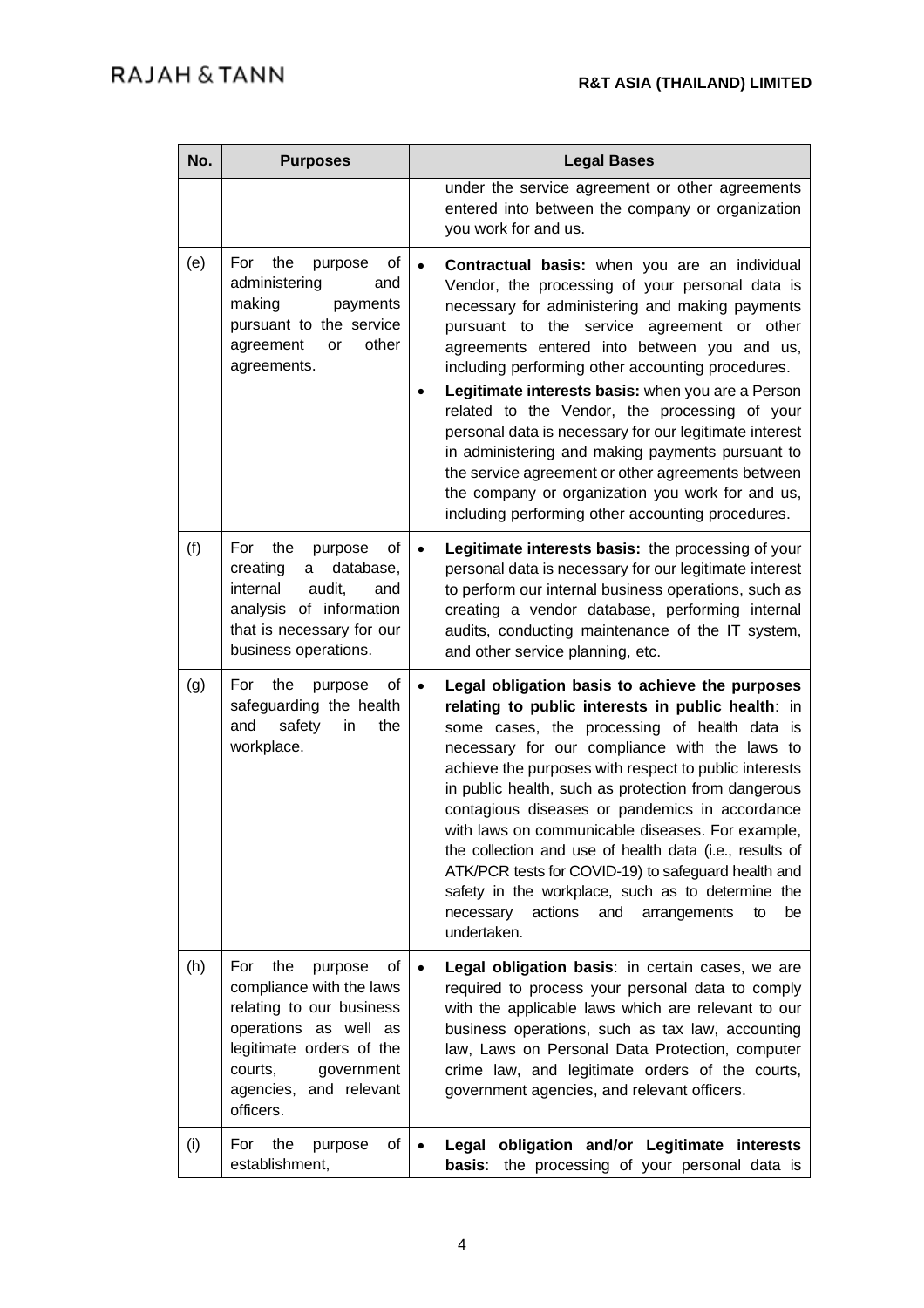| No. | <b>Purposes</b>                                     | <b>Legal Bases</b>                                                                                                                                                                                                                                                          |
|-----|-----------------------------------------------------|-----------------------------------------------------------------------------------------------------------------------------------------------------------------------------------------------------------------------------------------------------------------------------|
|     | compliance, exercise or<br>defense of legal claims. | necessary for the establishment, compliance,<br>exercise or defense of legal claims in various stages<br>according to the laws, such as investigation and/or<br>inquiry by government officials, case preparation,<br>prosecution and/or pursuit of the case in court, etc. |

- 5.2 We will notify you of any other purposes that cause us to process your personal data other than the Purposes set forth above or when we change the original Purposes.
- 5.3 The personal data which we process for the purposes of compliance with legal or contractual obligations, or for entering into any contract with you, is necessary to achieve such purposes. If you fail to provide us with certain personal data when requested, we may not be able to perform the contract which we have entered into with you, or we may be prevented from complying with our legal obligations (as the case may be). In such case, we may decline to enter into any contract with you or cancel any services related to you, whether in whole or in part.

## **6. Disclosure of Personal Data**

- 6.1 We may disclose your personal data to achieve the Purposes or to comply with our legal obligations to the following recipients or categories of recipients:
	- (a) Our regional offices and affiliates across the Rajah & Tann Asia network, including Singapore, Cambodia, China, Indonesia, Laos, Malaysia, Myanmar, Philippines and Vietnam, as well as to their management, partners, associates, legal secretaries, accounting managers, staff members and/or other relevant personnel, on a need-toknow or confidential basis, as the case may be.
	- (b) Our business partners, service providers, and data processors, such as cloud services, IT services, website service providers, payment services, mailing services, delivery services, printing services, and document storage services.
	- (c) External auditors or any other similar professional advisors.
	- (d) Courts or relevant government agencies which have supervisory duties under the law or which have requested the disclosure pursuant to their lawful powers or which are relevant to the legal process or which were granted permission pursuant to the applicable laws, such as the Revenue Department, the Office of the Personal Data Protection Commission and the Office of the Attorney General.
	- (e) Any third parties who you have provided consent to disclose your personal data to.
- 6.2 Where we disclose your personal data to any third parties, we will put in place appropriate safeguards to protect the personal data that has been disclosed and to comply with the standards and duties relating to the personal data protection prescribed by the Laws on Personal Data Protection. In the event that we send or transfer your personal data outside Thailand, we will ensure that the recipient country, the international organization or such overseas recipient has sufficient standards for the protection of personal data or such transfer of your personal data outside Thailand has been carried out in accordance with the Laws on Personal Data Protection. In certain cases, we may request your consent for the transfer of your personal data outside Thailand, subject to the requirements under the Laws on Personal Data Protection.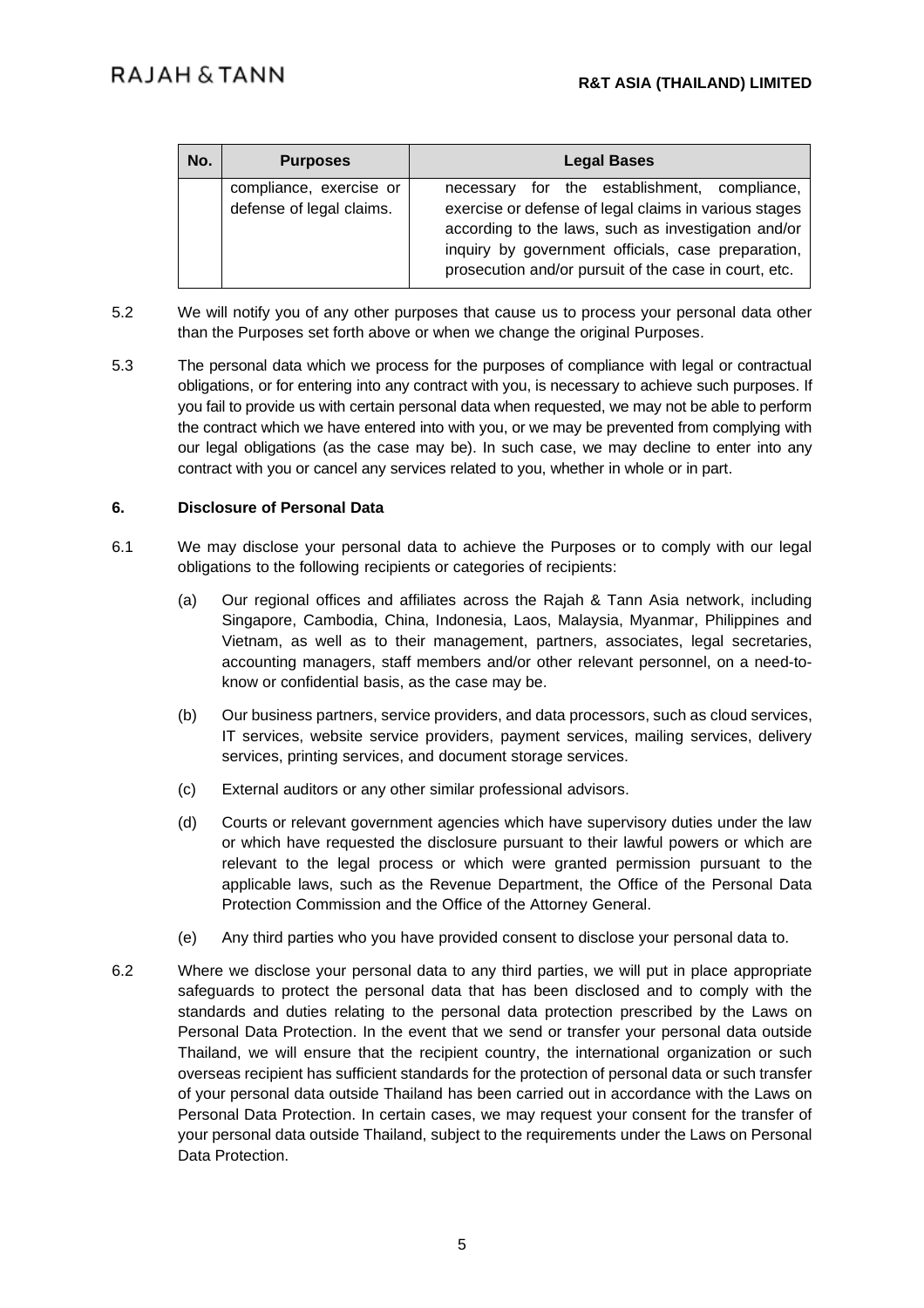# **7. Retention Period**

Any of your personal data provided to us is retained for as long as the Purposes for which the personal data was collected continue. The retention period will vary depending on the Purposes for which such personal data was collected and processed.

In addition, we will retain your personal data for the period prescribed under the applicable laws (if any) by considering the applicable statute of limitations for any legal proceedings that may occur from or in relation to the documents or personal data collected by us, and having regard to our business practices and relevant industry standards in relation to each type of personal data.

# **8. Your Rights in relation to Personal Data**

You have the following rights in relation to your personal data, subject to certain conditions and restrictions under the Laws on Personal Data Protection. If you intend to make a request to exercise your rights, please contact us by using the contact details provided in Clause [10](#page-6-0) (*How to Contact Us*) of this Privacy Notice.

## 8.1 **Right of Access**

You have the right to access your personal data and may request us to provide you with a copy of such personal data.

## 8.2 **Right to Data Portability**

You have the right to obtain your personal data and may request us to transmit your personal data directly to another data controller or to you, except where it is technically unfeasible.

# 8.3 **Right to Object**

You have the right to object to the processing of your personal data in certain circumstances prescribed under the Laws on Personal Data Protection.

# 8.4 **Right to Erasure**

You may request us to delete, destroy or anonymize your personal data in certain circumstances prescribed under the Laws on Personal Data Protection.

### 8.5 **Right to Restriction**

You have the right to restrict the processing of your personal data in certain circumstances prescribed under the Laws on Personal Data Protection.

#### 8.6 **Right to Rectification**

You have the right to request us to rectify your personal data if the personal data is inaccurate, not up-to-date or incomplete, or may be misleading.

# 8.7 **Right to Withdraw Consent**

If we rely on your consent as the legal basis for processing your personal data, you have the right to withdraw such consent which has been provided to us at any time.

#### 8.8 **Right to Lodge a Complaint**

If you have any concerns or questions about any aspect of our practices in relation to your personal data, please contact us by using the contact details provided in Clause [10](#page-6-0) (*How to Contact Us*) of this Privacy Notice. Where there is a reason to believe that we are in breach